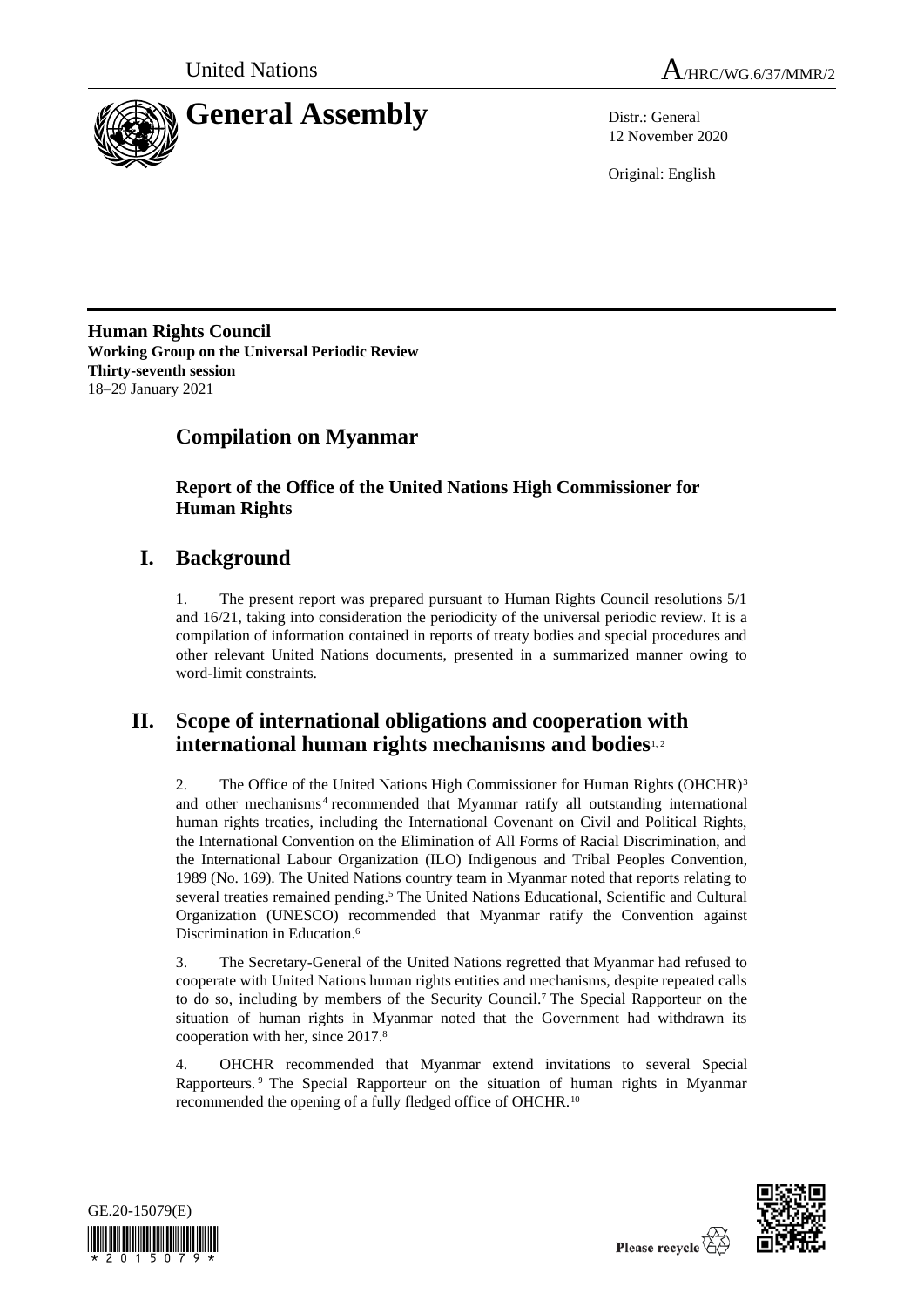# **III. National human rights framework**<sup>11</sup>

5. OHCHR highlighted the importance of constitutional reforms, as well as security sector and judicial reforms. These processes must be firmly grounded in a participatory approach through meaningful, public, transparent, and institutionalized consultations with the widest possible range of actors to facilitate social cohesion across multiple identity markers, such as ethnicity, religion and gender.<sup>12</sup>

6. The United Nations country team noted the appointment in January 2020 of new commissioners of the Myanmar National Human Rights Commission. <sup>13</sup> The Special Rapporteur on Myanmar was encouraged that the Commission had prepared a draft strategic plan for the period 2020–2024, which included advocacy to strengthen its founding law.<sup>14</sup> The Special Rapporteur on Myanmar<sup>15</sup> and other entities<sup>16</sup> recommended that the law be fully aligned with the principles relating to the status of national institutions for the promotion and protection of human rights (the Paris Principles). OHCHR recommended the establishment of fully resourced regional offices in ethnic minority areas, with dedicated capacity on gender.<sup>17</sup> The Committee on the Elimination of Discrimination against Women recommended that Myanmar address concerns regarding breaches of confidentiality in the handling of claims by the National Human Rights Commission.<sup>18</sup>

# **IV. Implementation of international human rights obligations, taking into account applicable international humanitarian law**

# **A. Cross-cutting issues**

# **1. Equality and non-discrimination**<sup>19</sup>

7. OHCHR reported on severe horizontal inequalities between the ethnic minority border areas and the central region inhabited by the Burman majority, with regard to poverty levels, access to economic opportunities and public services. <sup>20</sup> Other United Nations entities noted similar concerns regarding regional disparities and persistent inequality.<sup>21</sup>

8. OHCHR recommended that Myanmar review and repeal laws and policies that perpetuated discrimination on the basis of ethnic, religious, linguistic or cultural identity, including, but not limited to, those on citizenship, the four "race and religion" laws, and laws perpetuating economic exclusion of minorities, such as in relation to land and natural resources. <sup>22</sup> OHCHR recommended that Myanmar enact a comprehensive antidiscrimination law, and adopt related policies and programmes.<sup>23</sup> The Special Rapporteur on Myanmar called for the enactment of an anti-discrimination law, in accordance with the Rabat Plan of Action on the prohibition of advocacy of national, racial or religious hatred that constitutes incitement to discrimination, hostility or violence.<sup>24</sup>

9. OHCHR stated that, given the deeply entrenched discrimination and inequalities in Myanmar, it might also be necessary to introduce affirmative action measures to achieve full equality in law and practice, particularly for the most vulnerable and marginalized communities.<sup>25</sup>

## **2. Development, the environment, and business and human rights**<sup>26</sup>

10. The Special Rapporteur on Myanmar recalled that Myanmar had a duty to protect all the people on its territory against human rights abuses, including by business enterprises. The legal framework governing business activities in Myanmar failed to fulfil that duty.<sup>27</sup> She observed the severe impact of large-scale development projects and industries.<sup>28</sup> In many cases, this occurred without prior consultation with the affected communities and resulted in loss of land, environmental destruction, forced displacement and intimidation, suppression and even violence against those in opposition.<sup>29</sup> She called on the Government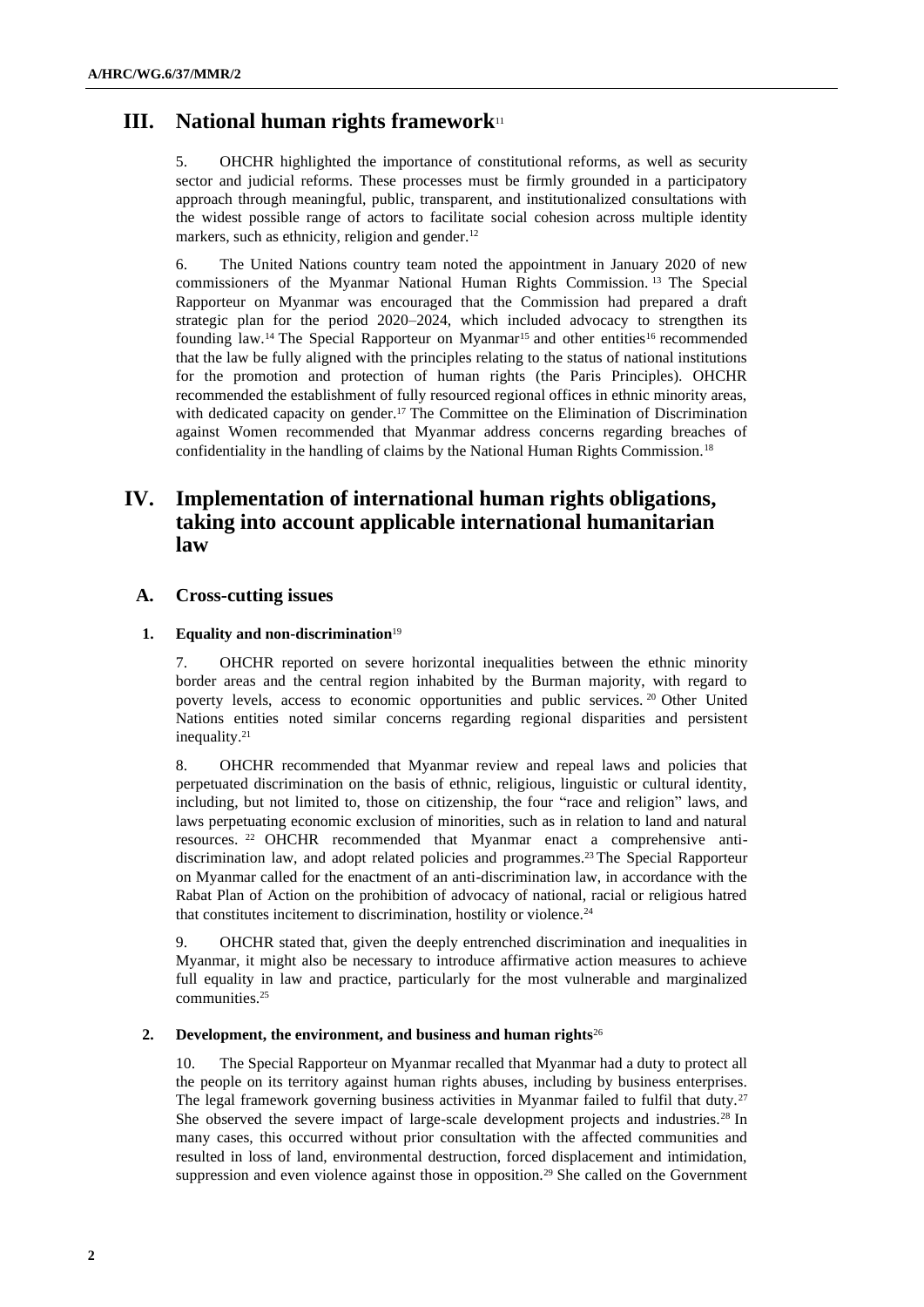to drive due diligence among business through strengthened legal, policy and regulatory frameworks.<sup>30</sup>

11. OHCHR recommended that Myanmar ensure that investment and infrastructure projects are subjected to transparent and independent review of compliance with environmental, social and human rights safeguards, while ensuring meaningful and systematic participation by and inclusion of local populations in decision-making at all stages.<sup>31</sup>

12. OHCHR observed that real or perceived exclusion of minority communities from equitable resource-sharing had generated grievances. This dimension was central to the peace process, as ethnic minority groups had long demanded a devolved system of governance whereby ethnic minority communities could have greater control over their land and natural resources.<sup>32</sup>

13. OHCHR noted that the majority population carried social and economic grievances in a context of highly visible inequality and widespread cronyism and corruption. Frustrations with the slow pace of reform and economic opportunity had provided fertile ground for scapegoating, and religious and identity-based extremism.<sup>33</sup> The United Nations Development Programme noted that natural disasters were also leading causes of people falling back into poverty.<sup>34</sup>

14. The independent international fact-finding mission on Myanmar called for financial disengagement from the Myanmar military (the Tatmadaw), emphasizing that economic activities and commercial relations, including business donations to finance Tatmadaw operations, joint ventures with foreign companies and arms sales and transfers had all contributed to the country's human rights crisis.<sup>35</sup>

# **3. Human rights and counter-terrorism**<sup>36</sup>

15. The Special Rapporteur on Myanmar had received many reports of ethnic Rakhine individuals charged under the Counter-Terrorism Law. She noted that the Law had broad definitions that might easily be abused by authorities. It provided for an Anti-Terrorism Central Committee, headed by the Union Minister for Home Affairs, which might designate individuals and groups as terrorists, without effective oversight, and without the possibility for review of decisions. She stressed that the Counter-Terrorism Law must be amended to bring it into line with international human rights standards.<sup>37</sup>

# **B. Civil and political rights**

#### **1. Right to life, liberty and security of person**<sup>38</sup>

16. The independent international fact-finding mission on Myanmar documented the failure by the Tatmadaw to respect the right to life, by means of acts of murder, including in the context of forced labour, and its use of unlawful detention, apparent enforced disappearances, acts of torture or other cruel, inhuman or degrading treatment or punishment, and the perpetration of sexual and gender-based violence, including rape and gang rape of women and girls.<sup>39</sup>

17. The Special Rapporteur on Myanmar reported that as at January 2020, there were 647 political prisoners in Myanmar. <sup>40</sup> She was extremely concerned about the use of incommunicado detention because it might facilitate the use of torture and other cruel, inhuman and degrading treatment and punishment. She called for the practice to end and for fair trial rights to be upheld for all detainees. <sup>41</sup> Other mechanisms made similar observations.<sup>42</sup>

# **2. Administration of justice, including impunity, and the rule of law**<sup>43</sup>

18. OHCHR stated that the weakness and lack of independence of the judiciary remained detrimental to the rule of law. Influence of the military over civilian court proceedings, widespread corruption, violations of basic fair trial rights, and the reluctance of the prosecution to accept petitions from victims of gross human rights violations to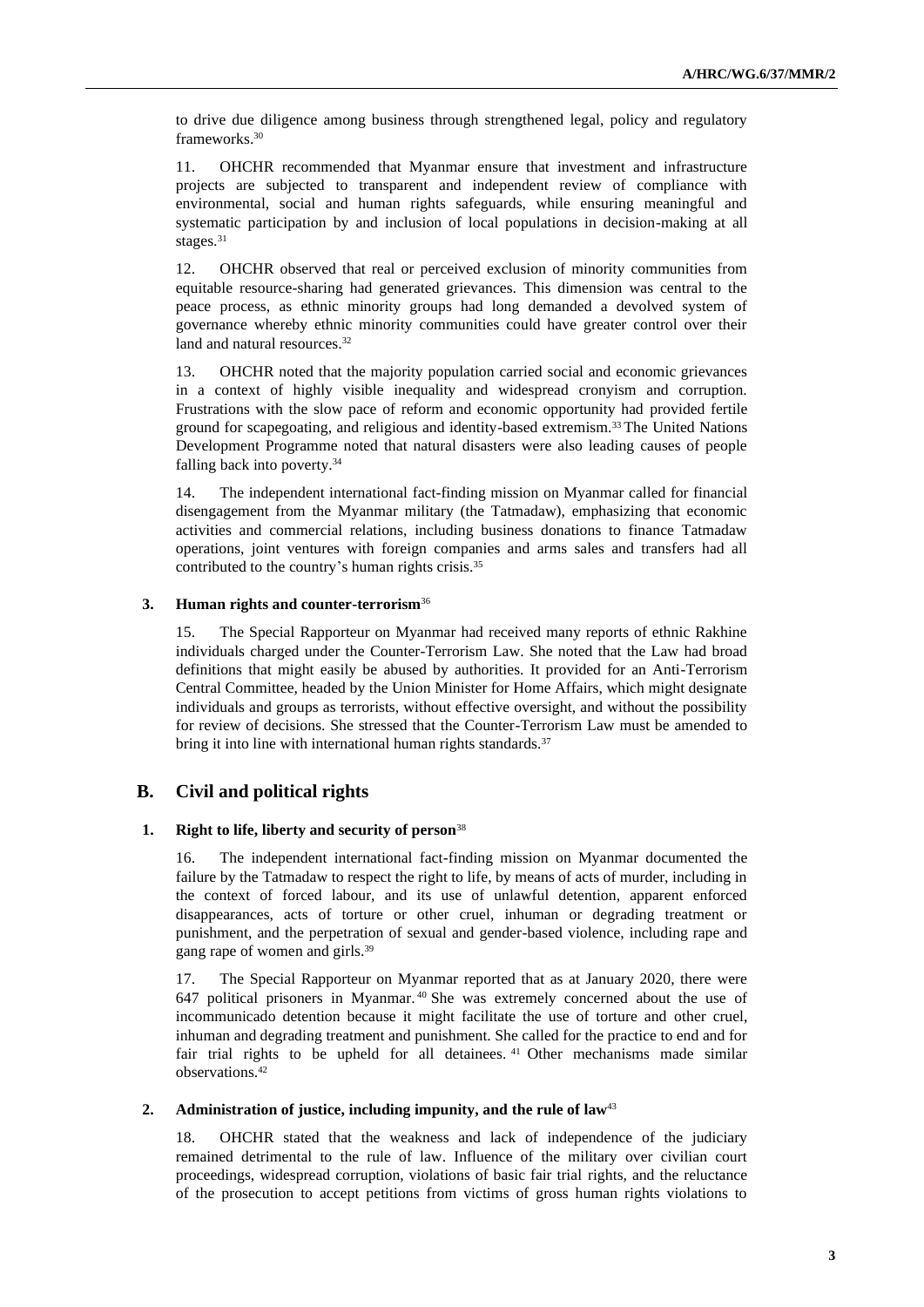initiate criminal proceedings, affected both minorities and the majority population. Legal representation and access to judicial remedies were further compromised by the difficult economic situation of most victims. The barriers routinely faced in the justice system by minorities, particularly women, and the general mistrust of the State, meant that the majority of people did not utilize formal justice mechanisms. Lawyers, and victims or their families, were often subjected to intimidation, reprisals and disciplinary action.<sup>44</sup> The Special Rapporteur on Myanmar recommended that all actors in the justice sector genuinely implement the reforms that had been undertaken, and meaningfully engage in further reforms to improve the independence of the judiciary and respect for fair trial rights.<sup>45</sup> Other mechanisms made similar recommendations.<sup>46</sup>

19. OHCHR observed that impunity was almost absolute for killings, disappearances, sexual violence, beatings, extortion, arbitrary arrest, corruption and land grabbing.<sup>47</sup> It noted that in the absence of meaningful prospects for accountability at the domestic level, efforts had intensified at the international level before the International Court of Justice and the International Criminal Court and with the establishment of the Independent Investigative Mechanism for Myanmar. <sup>48</sup> Other entities expressed similar concerns. <sup>49</sup> The Special Rapporteur on Myanmar called for the Security Council to refer the situation in Myanmar to the International Criminal Court or for the international community to establish an international tribunal to prosecute alleged perpetrators of international crimes committed in Myanmar.<sup>50</sup>

20. The United Nations country team noted the establishment by the Government of an Independent Commission of Enquiry that had submitted its final report to the President on 21 January 2020. The Office of the President had released the executive summary, recommendations, and 13 annexes, but not the full report. No public information was available on the methodology, sources, or basis for legal conclusions.<sup>51</sup> OHCHR highlighted that previous significant concerns about the structure, mandate, timing, independence and impartiality of this mechanism persisted.<sup>52</sup>

21. OHCHR recommended that Myanmar develop a multi-stakeholder process, including judicial and non-judicial measures, to ensure accountability and redress for victims of past, present and future human rights violations and abuses.<sup>53</sup> It stressed the importance of expediting the constitutional reform with a view to ending military impunity, increasing civilian oversight over the security apparatus, and establishing a federal model of governance with meaningful devolution of powers.<sup>54</sup> The Special Rapporteur on Myanmar recommended dismantling structural impunity, including by amending the Constitution, the Defence Services Act of 1959 and the Myanmar Police Force Maintenance of Discipline Law of 1995 to bring crimes that constituted human rights violations under the jurisdiction of independent civilian courts.<sup>55</sup>

## **3. Fundamental freedoms and the right to participate in public and political life**<sup>56</sup>

22. OHCHR observed that extremist or ultra-nationalist Buddhist organizations had actively promoted messages of hatred and intolerance against Muslims and other religious minorities. <sup>57</sup> It reported on laws restricting freedom of religion. <sup>58</sup> It recommended that Myanmar ensure full protection of all minority places of worship and develop a policy framework for combating religious intolerance.<sup>59</sup>

23. The Special Rapporteur on Myanmar noted that the legal framework governing rights to freedom of expression, assembly and association remained inconsistent with international standards and stifled free expression. Journalists, activists and others continued to face charges and convictions under laws criminalizing legitimate expression and democratic activity.<sup>60</sup> The United Nations country team expressed similar concerns on various relevant laws.<sup>61</sup>

24. She expressed concern that the anti-hate speech law being drafted without transparency could be used to further restrict freedom of expression if it were to contain provisions criminalizing speech.<sup>62</sup> The independent international fact-finding mission on Myanmar stated that the combination of restrictions on freedom of expression with respect to reporting on the Tatmadaw and the proliferation of hate speech against ethnic Rakhine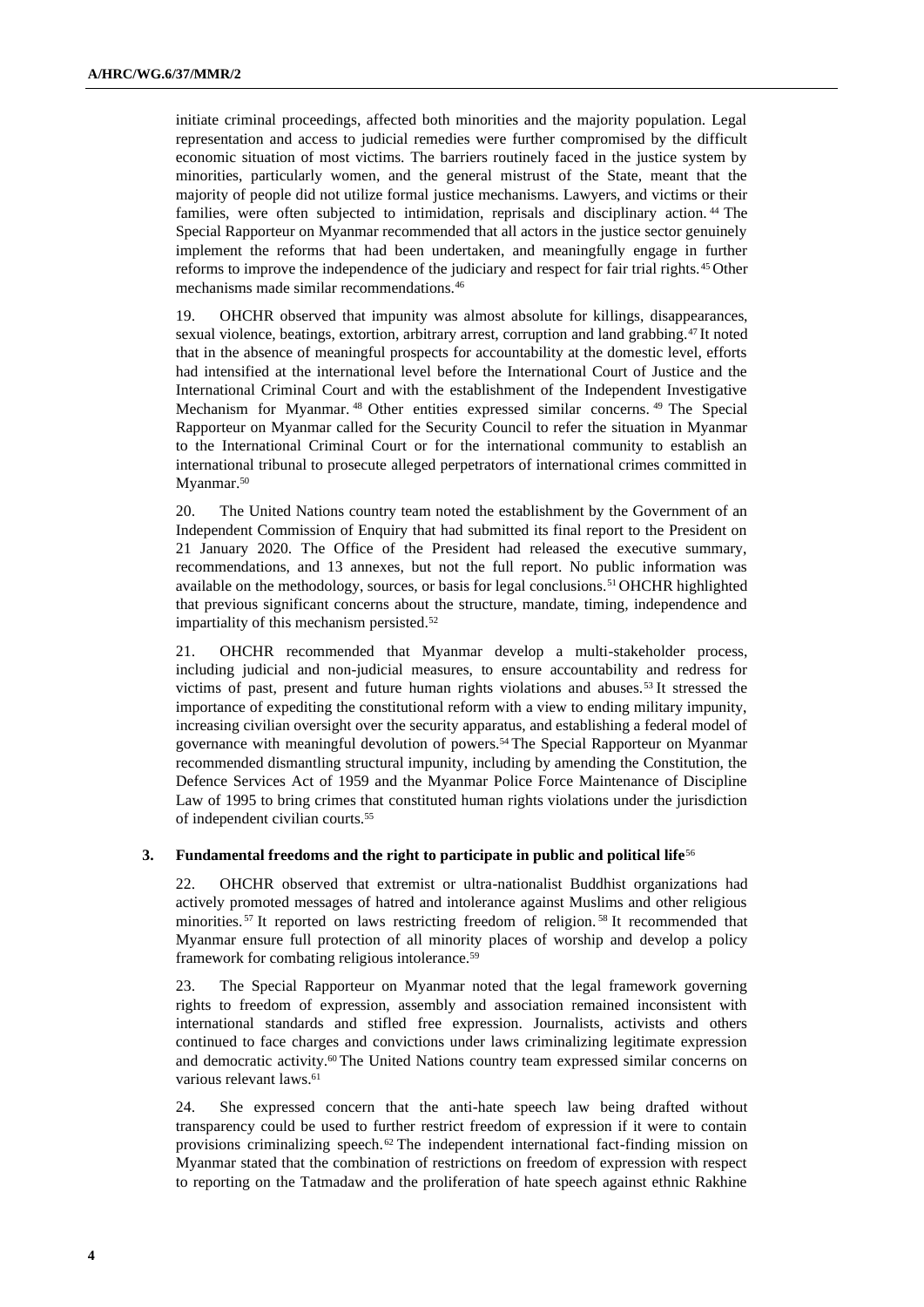and other ethnic groups fed a one-sided narrative that provided fertile ground for incitement to violence.<sup>63</sup>

25. The Special Rapporteur on Myanmar expressed concern about the implications for democracy and human rights of government online content regulations on Internet companies.<sup>64</sup> She noted the blanket shutdown of the Internet in June 2019, which had had a severe impact on numerous rights.<sup>65</sup>

26. She expressed deep concern about the suppression of democratic freedoms that undermined the exercise of the right to participate in public affairs, ahead of the 2020 general elections.<sup>66</sup> She recommended that Myanmar reform the legal framework to ensure the right to vote and to stand for election for all, and ensure the carrying out of polls in all parts of the country.<sup>67</sup> The United Nations country team also expressed concern about the upcoming general elections; members of unrecognized religious and ethnic minorities, notably the Rohingya, were being disproportionately affected, as they lacked citizenship rights.<sup>68</sup>

## **4. Prohibition of all forms of slavery**<sup>69</sup>

27. The Committee on the Elimination of Discrimination against Women noted that Myanmar remained a source country for trafficking in persons, and recommended that Myanmar expedite the review of the Anti-Trafficking in Persons Law of 2005 and ensure that new legislation was in line with international norms. <sup>70</sup> It encouraged Myanmar to intensify efforts to address the root causes of trafficking in women and girls and ensure the rehabilitation and social integration of victims. <sup>71</sup> It suggested that Myanmar establish a national referral mechanism and intensify awareness-raising efforts aimed at promoting the reporting of trafficking crimes.<sup>72</sup> Other mechanisms made similar observations.<sup>73</sup>

## **5. Right to privacy and family life**<sup>74</sup>

28. The Special Rapporteur on Myanmar expressed concern about the absence of laws to regulate data protection and surveillance. The Telecommunications Law regulated the actions of telecommunications companies and afforded the Government overly broad control of services and data, without clearly defined justifications.<sup>75</sup> The Special Rapporteur expressed concern about government plans to introduce digital identification cards as part of a system that would include biometric information.<sup>76</sup>

# **C. Economic, social and cultural rights**

#### **1. Right to work and to just and favourable conditions of work**<sup>77</sup>

29. The Special Rapporteur on Myanmar recalled that, under the International Covenant on Economic, Social and Cultural Rights, Myanmar had an obligation to ensure the right to just and favourable conditions of work. This involved fair and equal remuneration, safe and healthy conditions, equal opportunities, rest, reasonable limitation of working hours, and periodic and public holidays with pay. Workers should be trained on their rights, and the Government must protect the rights to freedom of association and assembly, and work with employers' associations and unions to empower workers and improve working conditions.<sup>78</sup>

30. ILO stated that workers' organizations had highlighted some restrictions in forming trade unions. Workers' organizations had also highlighted anti-union discrimination – in particular dismissals and blacklisting of union leaders, and fears amongst ordinary workers about dismissal if they joined a union.<sup>79</sup> ILO reported on the significant gender wage gap in Myanmar.<sup>80</sup>

31. OHCHR observed that Myanmar had taken significant steps to eliminate forced labour, including by establishing a complaints mechanism and a joint action plan with ILO. Nonetheless, credible reports indicated that forced labour persisted in parts of the country, where it particularly affected minority groups. <sup>81</sup> Other mechanisms expressed similar concerns. 82 The ILO Committee of Experts on the Application of Conventions and Recommendations urged the Government to strengthen its efforts to ensure the elimination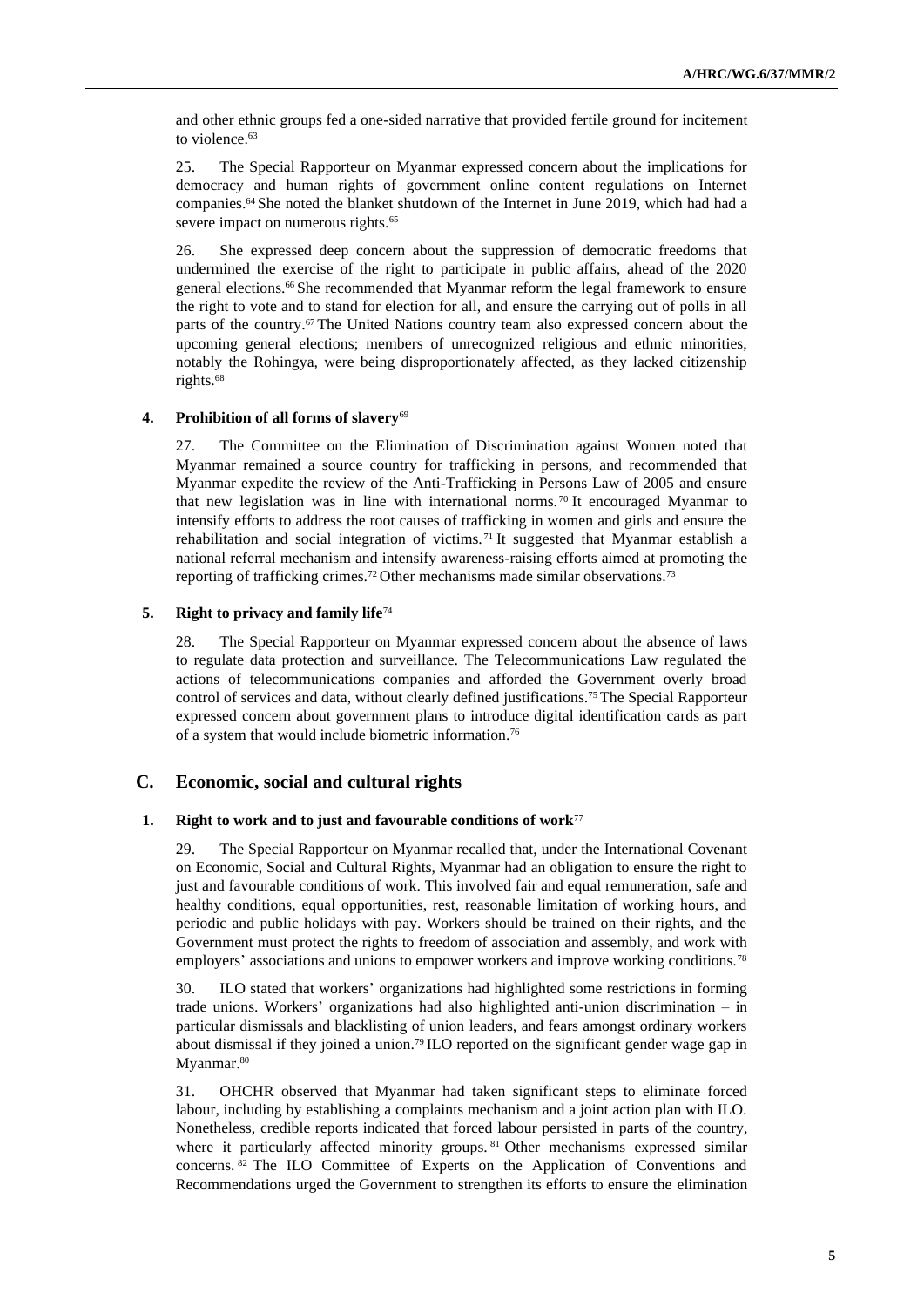of forced labour in all its forms, in both law and practice, particularly the forced labour imposed by the Tatmadaw.<sup>83</sup>

## **2. Right to social security**<sup>84</sup>

32. According to ILO, Myanmar had recognized the importance of developing a social protection floor to mitigate multifaceted household deprivations and its population's exposure to a variety of shocks and risks. ILO highlighted the importance of the Government's awareness of the role that social protection could play in boosting social cohesion and promoting human rights by promoting transformative pathways for human development. 85

# **3. Right to an adequate standard of living**<sup>86</sup>

33. The Special Rapporteur on Myanmar noted that the question of land rights remained one of utmost importance for Myanmar. Long-standing disputes over cases of land expropriation were yet to be resolved and had been aggravated by recent developments in the legal framework. <sup>87</sup> She noted that the Land Acquisition, Resettlement and Rehabilitation Law of 2019 increased the risks to the security of land tenure. The law failed to meet international standards, including on the prohibition of forced evictions under the International Covenant on Economic, Social and Cultural Rights.<sup>88</sup>

34. OHCHR recommended that Myanmar ensure that land appropriation was carried out on the basis of the principle of the free, prior and informed consent of the affected communities, and that adequate compensation was provided. It recommended that Myanmar recognize and protect systems of shared or collective land rights and customary land tenure and property rights; investigate land disputes; and ensure a transparent and impartial judicial process for cases of disputed land appropriation, including through the enactment of a new land law in full consultation with civil society.<sup>89</sup>

35. The independent international fact-finding mission on Myanmar recalled that a lack of access to land and livelihoods had long been considered one of the drivers of the country's ethnic conflicts. It observed that amendments to the Vacant, Fallow and Virgin Land Management Act that came into force in September 2018 had exacerbated preexisting tensions relating to land tenure in ethnic minority areas.<sup>90</sup>

36. The Food and Agriculture Organization of the United Nations (FAO) reported that various forms of malnutrition continued to persist, especially among children. Inadequate agricultural productivity and diversity, low household incomes, poor food safety, land tenure and governance issues, lack of access to clean water, and lack of knowledge and awareness remained key constraints on improving the food security and nutrition situation in Myanmar.<sup>91</sup>

37. The United Nations country team noted that, due to a lack of adequate water and sanitation facilities, 5 million children lacked access to an improved water supply and 1.4 million children were without access to toilet facilities.<sup>92</sup>

# **4. Right to health**<sup>93</sup>

38. The Special Rapporteur on Myanmar highlighted the need to improve access to health care, particularly in rural and conflict-affected areas.<sup>94</sup> OHCHR observed that the consequences of limited access to health facilities included delays in treatment, reliance on alternative health care, the escalation of preventable diseases and poor overall health outcomes.<sup>95</sup>

39. The independent international fact-finding mission on Myanmar recommended that Myanmar ensure that victims of serious human rights violations and abuses had adequate access to medical, psychosocial and other support and services in both governmentcontrolled and non-government-controlled areas.<sup>96</sup>

40. The Committee on the Elimination of Discrimination against Women recommended that Myanmar amend its legislation to legalize abortion in certain cases; strengthen the programme for the reduction of maternal, infant and child mortality; and ensure the access of women and girls to information on their sexual and reproductive health and rights.<sup>97</sup>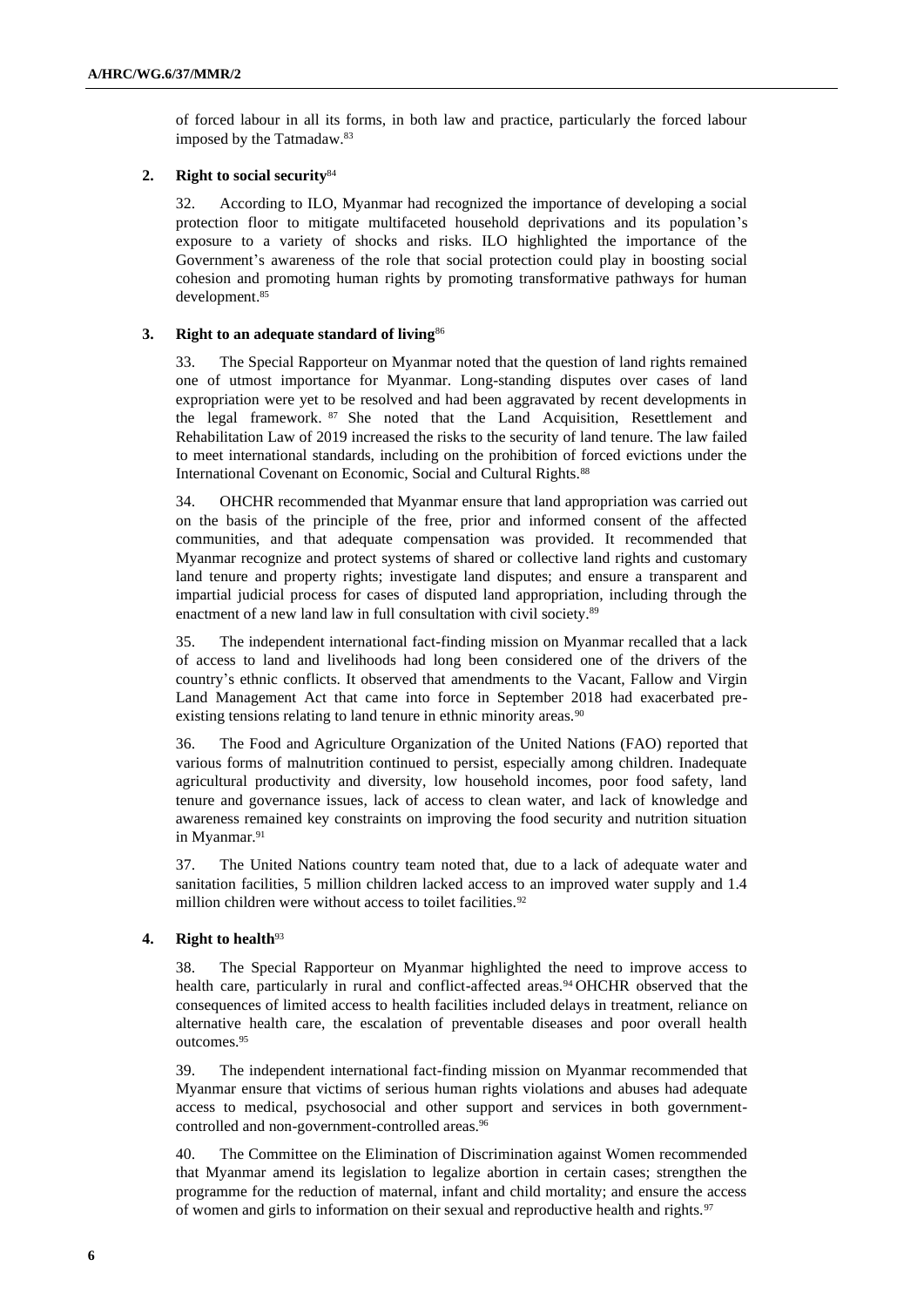# **5. Right to education**<sup>98</sup>

41. UNESCO recommended that Myanmar consider introducing at least one year of free and compulsory pre-primary education and ensure at least nine years of free and compulsory education.<sup>99</sup>

42. The United Nations country team noted that despite the steady increase in the government budget allocation for education, many children still remained out of school. Economic hardship, and poor quality and relevance of education, were among the reasons for dropping out of school, which had been compounded by rural-urban disparities, and State and region disparities.<sup>100</sup>

43. OHCHR observed that in ethnic minority areas, especially conflict-affected areas, many schools were either not operational or inaccessible. <sup>101</sup> Ethnic minority states, representing the geographical areas of seven main ethnic groups, had historically received the smallest budget allocations for education in the country, and literacy rates in those areas were all below the national average.<sup>102</sup> The independent international fact-finding mission on Myanmar documented cases where the Tatmadaw had taken over schools and monasteries to use them as bases for their military operations.<sup>103</sup>

44. OHCHR recommended that Myanmar develop a national policy to promote mothertongue education, giving decision-making powers to the state governments and allowing minority children a choice of languages.<sup>104</sup> It noted that national curricula and textbooks must be conceived as vehicles to overcome stereotypes, prejudices and mistrust, <sup>105</sup> recommending that Myanmar create a multi-ethnic, multireligious task force to conduct a review of the official curriculum and textbooks to ensure that they fully reflected the ethnic and religious diversity in Myanmar, including the teaching of history.<sup>106</sup>

# **D. Rights of specific persons or groups**

### **1. Women**<sup>107</sup>

45. The Committee on the Elimination of Discrimination against Women recommended that Myanmar urgently adopt a comprehensive definition of discrimination against women in its national legislation, in line with the Convention on the Elimination of All Forms of Discrimination against Women, <sup>108</sup> amend the Constitution to remove stereotypical references to the roles of women and men, as well as all other discriminatory provisions,<sup>109</sup> and amend or repeal several laws to ensure full compliance with the Convention.<sup>110</sup>

46. The United Nations country team noted that gender-based discrimination was particularly evident in legislation relating to family law, marriage, divorce, distribution of marital assets, inheritance rights, custody and guardianship, and citizenship. No policy changes had been made since the last universal periodic review. It also noted that the institutions assigned to operationalize the National Strategic Plan for the Advancement of Women 2013–2022 lacked the necessary authority, funding and human resources to carry this out effectively.<sup>111</sup>

47. The Committee on the Elimination of Discrimination against Women recommended that Myanmar amend the Penal Code to adopt a definition of violence against women, in accordance with international standards, and ensure that civilian courts had jurisdiction over the military for the prosecution of crimes of violence against women and girls.<sup>112</sup> The United Nations country team noted that despite pervasive violence against women, data was limited. In 2019, the Ministry of Social Welfare, Relief and Resettlement had agreed to implement a national prevalence survey on violence against women, with technical support from the United Nations.<sup>113</sup>

48. The independent international fact-finding mission on Myanmar found that rape and sexual violence were part of a deliberate strategy to intimidate, terrorize or punish a civilian population, and were used as a tactic of war.<sup>114</sup> It reaffirmed that acts of sexual and genderbased violence constituted crimes against humanity, war crimes and underlying acts of genocide accompanied by inferences of genocidal intent. <sup>115</sup> Other mechanisms also expressed concerns regarding conflict-related sexual and gender-based violence. <sup>116</sup> The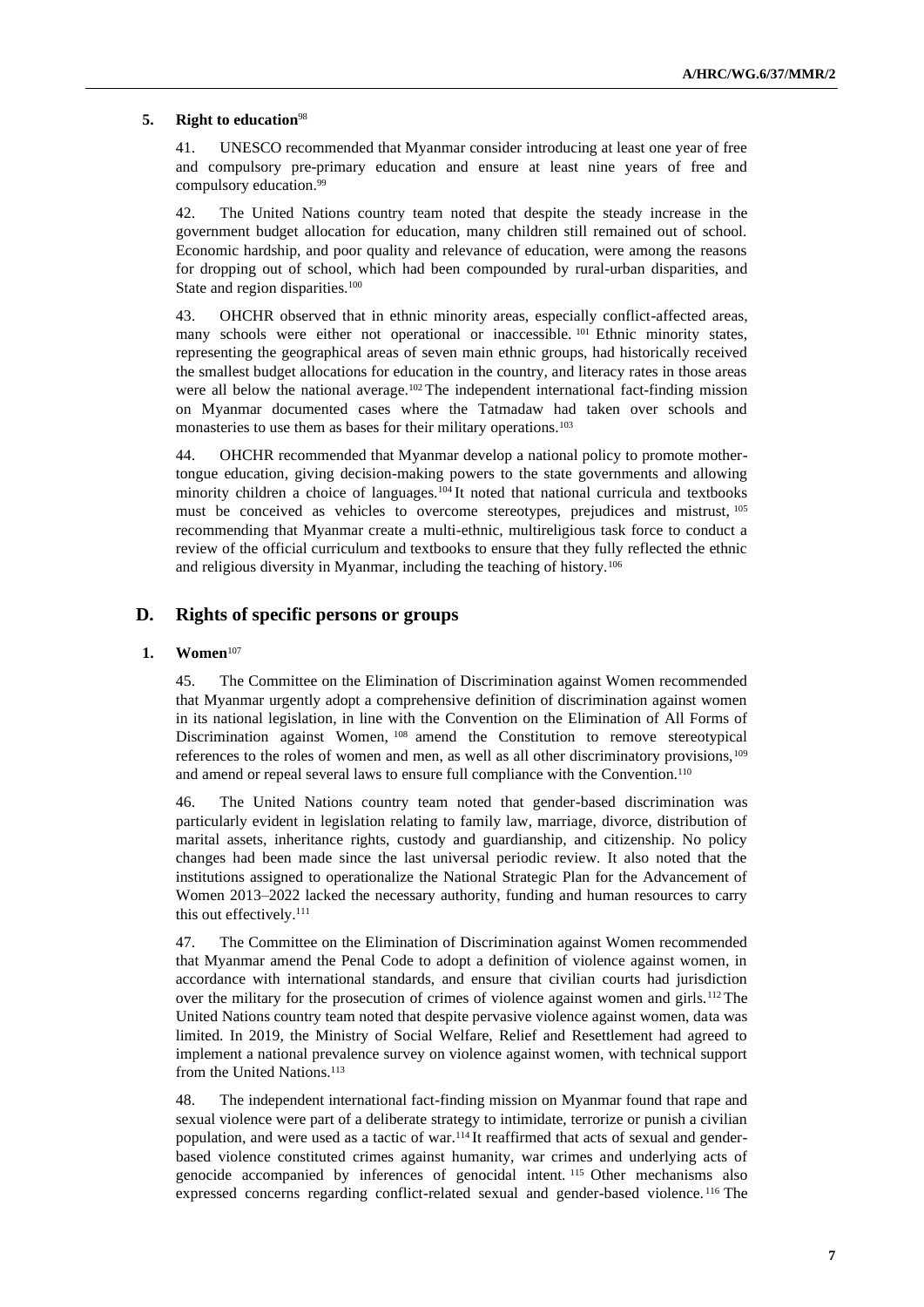Committee on the Elimination of Discrimination against Women recommended that Myanmar develop a comprehensive national action plan for the implementation of the women and peace and security agenda of the Security Council.<sup>117</sup>

49. OHCHR noted that the gendered impact of the conflict further negatively affected enjoyment of a whole spectrum of human rights by women and girls, including basic economic and social rights, and that conflict and development-induced displacement had been a significant cause of the feminization of poverty and migration and of trafficking of ethnic minority women.<sup>118</sup> The situation of women and girls from minority groups was further marked by deeply entrenched gender inequality and patriarchal attitudes, in traditional culture and religious practices, and in domestic legislation, policy and practice.<sup>119</sup> Protracted displacement, overcrowding in camps, the lack of livelihoods and constraints on all aspects of life exacerbated tensions and the risk of domestic violence.<sup>120</sup>

## **2. Children**<sup>121</sup>

50. The United Nations country team noted that more than a million children under the age of 5 had not been registered at birth. In Kachin and Shan, almost 70 per cent of children lacked birth certificates. In Rakhine, the situation of Rohingya had been exacerbated by continued restrictions on movement, difficulties in accessing medical services, and the recording of the ethnicity of the child's parents on the birth certificate as "Bengali".<sup>122</sup> The Committee on the Elimination of Discrimination against Women recommended that Rohingya children be registered, be provided with birth certificates and have the right to acquire a nationality where otherwise they would be stateless.<sup>123</sup>

51. The independent international fact-finding mission on Myanmar documented how children had been subjected to and had witnessed serious human rights violations, including killing, maiming and sexual violence. Children had been killed in front of their parents, and young girls had been targeted for sexual violence.<sup>124</sup>

52. The Special Rapporteur on Myanmar commended the passage of children's rights legislation in 2019, which provided for education for all children and placed parameters on child labour.<sup>125</sup> According to ILO, child labour was endemic in Myanmar, which not only put their education, emotional and physical well-being at risk, but was also likely to set them on a lifetime trajectory of poverty.<sup>126</sup>

53. The United Nations country team noted that the enactment of the Child Rights Law in 2019 had represented a significant change from the pre-existing punitive-focused juvenile justice system to a more child-centred, restorative and rehabilitation-oriented one.<sup>127</sup>

54. The Special Representative of the Secretary-General for Children and Armed Conflict urged the Government and the Tatmadaw to fully engage and collaborate with the United Nations in the coming 12 months to: (a) immediately end and sustainably prevent the use of children, including in non-combat and temporary use; (b) swiftly clear the backlog of suspected minors within the Tatmadaw's ranks pending age verification; and (c) consolidate the sustainability of the prevention and response mechanism to end child recruitment and use.<sup>128</sup> The Special Representative<sup>129</sup> and UNESCO<sup>130</sup> encouraged Myanmar to endorse the Safe Schools Declaration.

## **3. Persons with disabilities**<sup>131</sup>

55. The Committee on the Rights of Persons with Disabilities welcomed the adoption of the Strategy on Development of Persons with Disabilities (2016–2025) in an effort to implement the Convention on the Rights of Persons with Disabilities.<sup>132</sup> It recommended that Myanmar harmonize national laws with the human rights model of disability and bring them fully into line with the Convention. <sup>133</sup> It also recommended the establishment of formal mechanisms to ensure the effective and meaningful participation of and consultation with persons with disabilities in the implementation and monitoring of the Convention,<sup>134</sup> and of accessible and effective mechanisms, including judicial and administrative procedures, for victims of disability-based discrimination. 135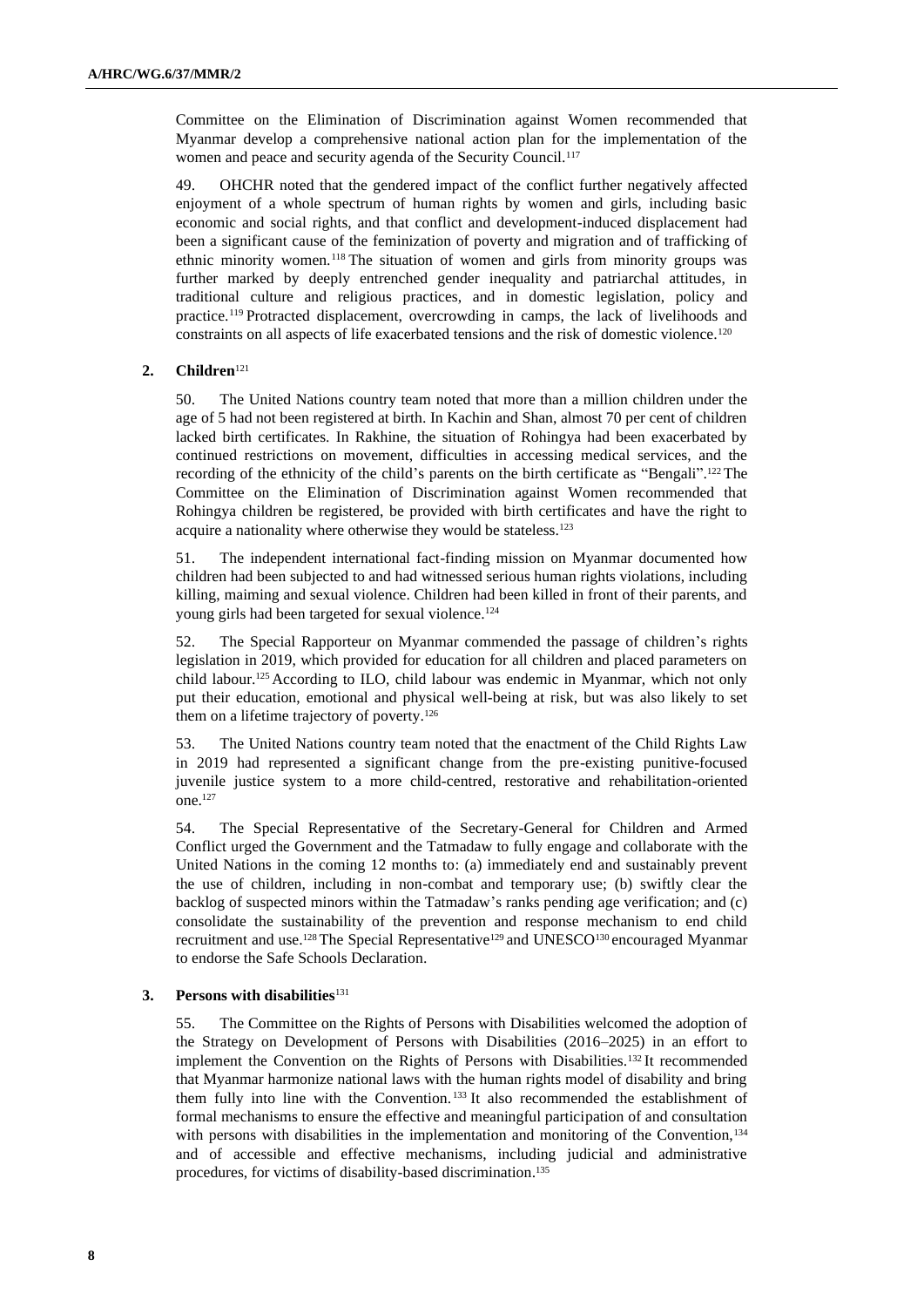## **4. Minorities**<sup>136</sup>

56. OHCHR stated that violations and abuses against minorities in Myanmar affected the entire spectrum of civil, cultural, economic, political and social rights. Long-standing armed conflicts had continued to lead to serious violations and abuses of the human rights of ethnic minorities. This situation had gravely hampered the ability of minorities to enjoy their rights, thereby perpetuating a cycle of marginalization and poverty.<sup>137</sup>

57. OHCHR also observed that institutions with the potential for promoting and protecting minority rights remained weak. While the law provided for a mechanism through which violations of rights could be reported to State or regional ministerial departments of ethnic affairs, its capacity appeared limited and this remedy seemed seldom used. The Myanmar National Human Rights Commission lacked the necessary independence from the executive and had no members from minority communities. The military-appointed and led Ministry of Border Affairs played a key role in the administration of ethnic minority areas.<sup>138</sup>

58. OHCHR recommended that Myanmar introduce policies and measures to achieve equitable representation of minorities in the political sphere and in public institutions, particularly in decision-making positions; these may include affirmative action measures.<sup>139</sup> It also recommended that Myanmar consider introducing a pilot system of multilingual community liaison officers, in close consultation with local community representatives.<sup>140</sup>

59. The independent international fact-finding mission on Myanmar stated that some 600,000 Rohingya were estimated to remain in Rakhine State. They continued to be subjected to discriminatory policies and practices, including segregation and severe restrictions on their movements; deprivation of citizenship; denial of economic, social and cultural rights; physical assaults constituting torture or other cruel, inhuman or degrading treatment or punishment; arbitrary arrest; and, in some areas, hostility from members of ethnic Rakhine communities which the mission found also to constitute persecution and other prohibited crimes against humanity.<sup>141</sup> The Special Rapporteur on Myanmar expressed similar concerns.<sup>142</sup>

## **5. Migrants and internally displaced persons**<sup>143</sup>

60. ILO observed that many migrants faced vulnerabilities and were at risk of exploitation in a range of areas. While Myanmar had developed a National Action Plan on Management of International Migration 2013–2017, parts of it had not been implemented and it had certain weaknesses as regards a rights-based approach.<sup>144</sup>

61. A Presidential Statement of the Security Council in 2017 expressed alarm at the significantly and rapidly deteriorating humanitarian situation in Rakhine State, and expressed grave concerns about the increasing number of refugees and internally displaced persons.<sup>145</sup>

62. The independent international fact-finding mission on Myanmar found that the situation of internally displaced persons had been exacerbated by restrictions imposed by the authorities of Myanmar on humanitarian access to various locations.<sup>146</sup> The Presidential Statement of the Security Council demanded that Myanmar grant immediate, safe and unhindered access to United Nations agencies and their partners, as well as other domestic and international non‑governmental organizations, to provide humanitarian assistance in Rakhine State, as well as to ensure the safety and security of humanitarian personnel.<sup>147</sup> Other mechanisms made similar calls.<sup>148</sup> In this regard, the fact-finding mission emphasized that the shrinking of humanitarian space had heightened the vulnerability of internally displaced persons, with an acute impact on women and children, who were exposed to landmines, arbitrary arrests and sexual violence while looking for food or farming their land in conflict-affected areas.<sup>149</sup>

63. The independent international fact-finding mission on Myanmar also noted that despite the unilateral ceasefire and government efforts to close camps for internally displaced persons camps in northern Myanmar, very few internally displaced persons had returned to their land. Fear of renewed hostilities, lack of guarantees of non-recurrence,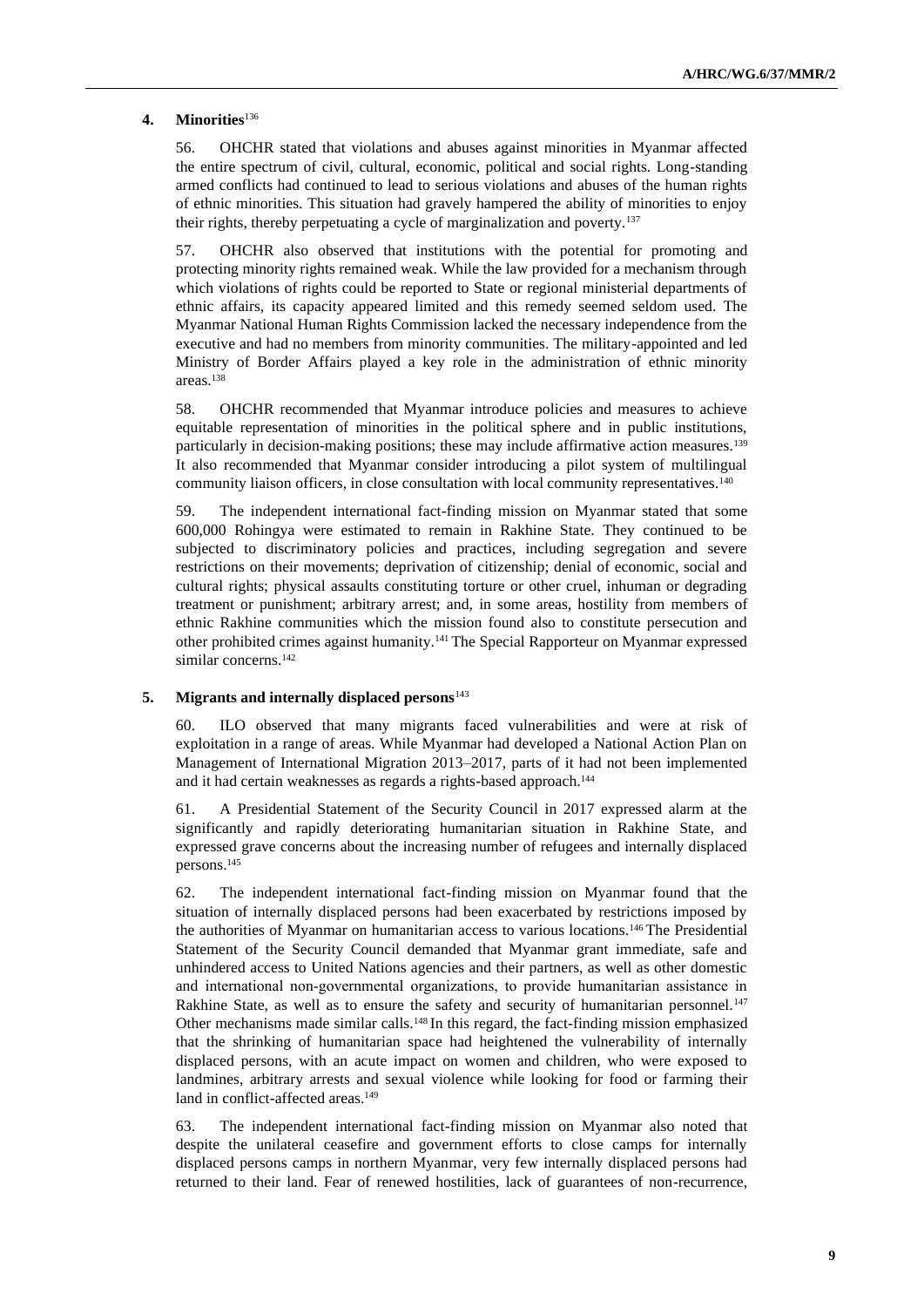landmine contamination and the lack of infrastructure and services were among the key impediments to safe and voluntary returns.<sup>150</sup>

64. While welcoming the launching of the national strategy on resettlement of internally displaced persons and closure of camps for the internally displaced, in 2019, which reflected important international standards, the United Nations country team noted serious remaining concerns regarding the approach – predating this strategy – to camp closure in central Rakhine. <sup>151</sup> The Special Rapporteur on Myanmar recommended that internally displaced persons be afforded their right to return to their places of origin or choice. She urged the Government not to prematurely return or resettle people to areas affected by armed conflict or landmines, and to address the causes of displacement prior to any return.<sup>152</sup>

#### **6. Stateless persons**<sup>153</sup>

65. OHCHR emphasized that the Citizenship Law of 1982 was discriminatory and contravened the prohibition of arbitrary deprivation of nationality, and that its implementation had led to and continued to lead to statelessness.<sup>154</sup> The lack of citizenship of the Rohingya community heightened their vulnerability to a range of human rights violations.<sup>155</sup> The United Nations country team expressed similar concerns, noting that other ethnic and religious minority or marginalized groups, as well as people defined by the authorities as being of mixed blood, were also affected by this situation.<sup>156</sup> The Committee on the Elimination of Discrimination against Women recommended that Myanmar ensure that any citizenship verification programme was implemented on a non-arbitrary and nondiscriminatory basis, and grant the Rohingya national citizenship documents within a reasonable time frame.<sup>157</sup>

66. The United Nations country team noted that, in 2017, the Rakhine Advisory Commission established in 2016 by the Kofi Annan Foundation and the Office of the State Counsellor of Myanmar had made several recommendations, on which Myanmar had not yet acted. The country team noted the refusal by the Rohingya of the national verification cards introduced in 2014 by the Government of Myanmar because the process required them to be recorded as "Bengali" and was disconnected from acquisition of citizenship. Myanmar had increasingly linked the possession of national verification cards to activities that had previously been undertaken without the document, such as movement, access to livelihoods and basic services.<sup>158</sup>

67. The General Assembly and the Human Rights Council called upon Myanmar to eliminate statelessness and the systematic and institutionalized discrimination against members of ethnic and religious minorities, in particular relating to Rohingya Muslims, by, inter alia, reviewing the Citizenship Law of 1982; ensuring equal access to full citizenship through a transparent, voluntary and accessible procedure and to all civil and political rights; allowing for self-identification; amending or repealing all discriminatory legislation and policies, including discriminatory provisions of the set of "protection of race and religion laws" enacted in 2015 covering religious conversion, interfaith marriage, monogamy and population control; and lifting all local orders restricting rights to freedom of movement and access to civil registration, health and education services and livelihoods.<sup>159</sup>

# **E. Specific regions or territories**

68. With particular reference to the situation in Rakhine State, the independent international fact-finding mission on Myanmar concluded that Myanmar incurred State responsibility under the prohibition against genocide and crimes against humanity, as well as for other violations of international human rights law and international humanitarian law.<sup>160</sup> It also emphasized that the circumstances and context of the "clearance operations" against the Rohingya that began on 25 August 2017 gave rise to an inference of genocidal intent, and that those attacks were pre-planned and reflected a well-developed and Stateendorsed policy aimed at the Rohingya.161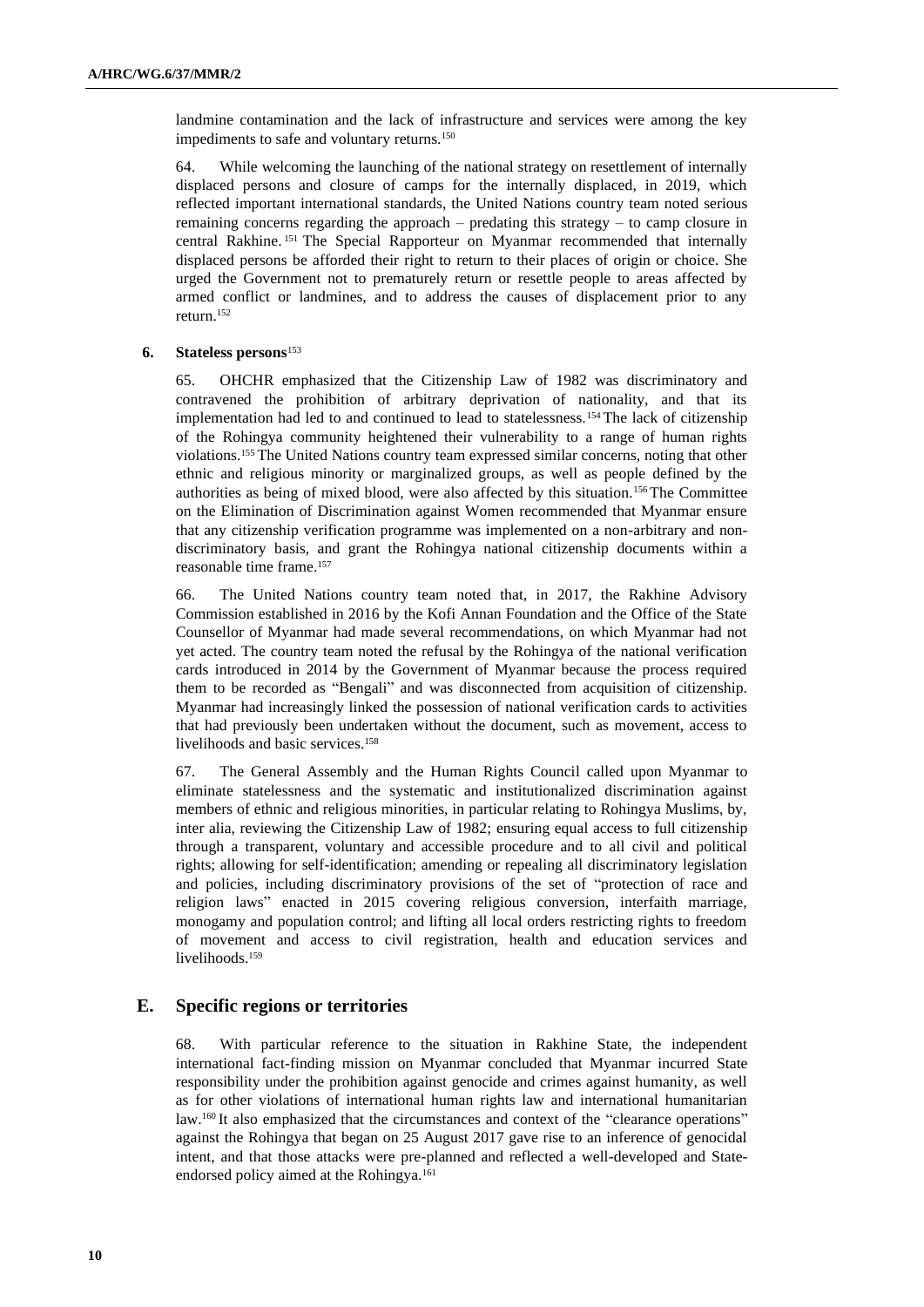69. The independent international fact-finding mission on Myanmar concluded earlier that, considering that non-international armed conflicts had been ongoing in Kachin and Shan States and in Rakhine State since at least August 2017, much of the conduct amounting to crimes against humanity would also satisfy the war crime elements of murder, torture, cruel treatment, outrages upon personal dignity, attacking civilians, displacing civilians, pillaging, attacking protected objects, taking hostages, and sentencing or execution without due process, as well as rape, sexual slavery and sexual violence.<sup>162</sup> Certain acts committed by ethnic armed organizations and the Arakan Rohingya Salvation Army may also constitute war crimes.<sup>163</sup> Other mechanisms reached similar conclusions on the possible commission of international crimes.<sup>164</sup>

70. On 23 January 2020, the International Court of Justice unanimously ordered Myanmar, in accordance with its obligations under the Convention on the Prevention and Punishment of the Crime of Genocide, to take all measures within its power, in relation to the members of the Rohingya group in its territory, to prevent the commission of acts within the scope of article 2 of the Convention. The Court also ordered Myanmar to ensure that its military, as well as any irregular armed units directed or supported by it and any organizations and persons subject to its control, did not commit such acts, and that they did not conspire to commit genocide, nor directly and publicly incite genocide, nor attempt to commit genocide, nor be complicit in it. The Court also ordered Myanmar to ensure the preservation of evidence related to allegations of acts within the scope of the Convention.<sup>165</sup> The Secretary-General<sup>166</sup> and the United Nations High Commissioner for Human Rights<sup>167</sup> welcomed the Order of the International Court of Justice.

#### *Notes*

- <sup>1</sup> Tables containing information on the scope of international obligations and cooperation with international human rights mechanisms and bodies for Myanmar will be available at www.ohchr.org/EN/HRBodies/UPR/Pages/MMIndex.aspx.
- <sup>2</sup> For relevant recommendations, see A/HRC/31/13, paras. 143.1–143.14, 143.50–143.52, 143.9– 144.27, 144.31–144.45, 144.62, 145.1–145.6 and 145.9.
- <sup>3</sup> A/HRC/43/18, para. 47 (a).
- <sup>4</sup> A/74/342, para. 67 (a); CEDAW/C/MMR/CO/4-5, para. 52; and CRPD/C/MMR/CO/1, para. 10.
- <sup>5</sup> United Nations country team submission for the universal periodic review of Myanmar.
- <sup>6</sup> UNESCO submission for the universal periodic review of Myanmar.
- $\frac{7}{1}$  Remarks of the Secretary-General to the Security Council on Myanmar, as delivered, 28 August 2018, available at www.un.org/sg/en/content/sg/statement/2018-08-28/secretary-generals-remarkssecurity-council-myanmar-delivered.
- <sup>8</sup> A/HRC/43/59, para. 2.
- <sup>9</sup> A/HRC/43/18, para. 47 (r).
- <sup>10</sup> A/74/342, para. 67 (j).
- <sup>11</sup> For relevant recommendations, see A/HRC/31/13, paras. 143.16–143.21, 143.25–143.49, 143.84– 143.85, 144.29–144.31 and 145.7.
- <sup>12</sup> A/HRC/43/18, para. 43.
- <sup>13</sup> United Nations country team submission.
- <sup>14</sup> A/74/342, para. 7.
- <sup>15</sup> Ibid.
- <sup>16</sup> A/HRC/43/18, para. 47 (e); CEDAW/C/MMR/CO/4-5, para. 17; CRPD/C/MMR/CO/1, para. 64 (a); and United Nations country team submission.
- <sup>17</sup> A/HRC/43/18, para. 47 (e).
- <sup>18</sup> CEDAW/C/MMR/CO/4-5, para. 17.
- <sup>19</sup> For relevant recommendations, see A/HRC/31/13, paras. 143.23-143.24, 143.60-143.63, 144.52-144.53, 144.86, 145.1, 145.12–145.21 and 145.29–145.30.
- <sup>20</sup> A/HRC/43/18, para. 14.
- <sup>21</sup> DP/DCP/MMR/2, para. 7.
- <sup>22</sup> A/HRC/43/18, para. 47 (b).
- <sup>23</sup> Ibid., para.  $47$  (c).
- <sup>24</sup> A/HRC/43/59, para. 13.
- <sup>25</sup> A/HRC/43/18, para. 36.
- <sup>26</sup> For relevant recommendations, see A/HRC/31/13, paras. 143.123–143.124 and 144.88.
- <sup>27</sup> A/HRC/43/59, para. 20.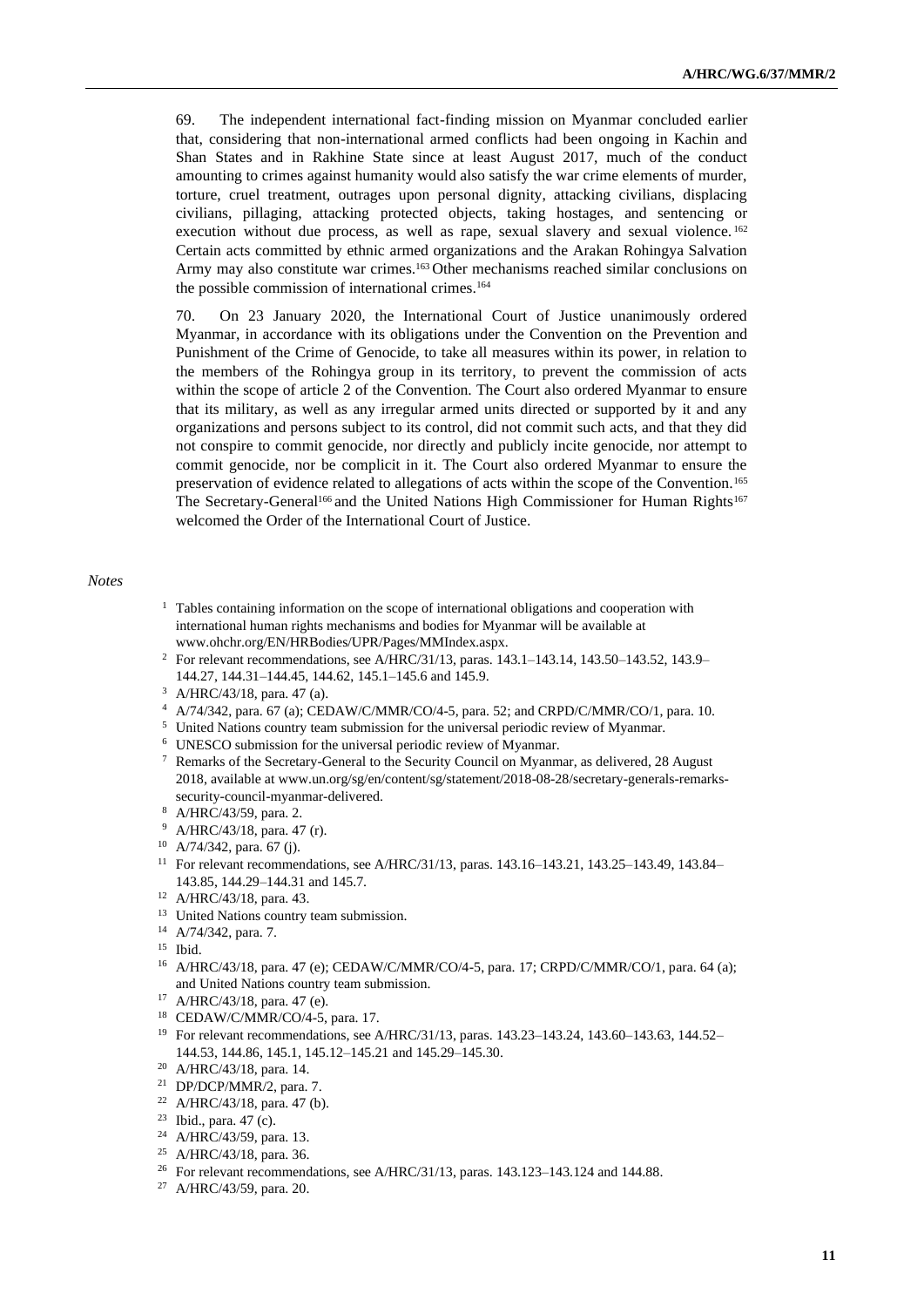- See, for example, A/74/342, paras. 8–9; A/HRC/43/59, para. 31; and A/74/342, paras. 13–14.
- A/HRC/43/59, para. 21.
- Ibid., para. 39.
- A/HRC/43/18, para. 47 (i).
- Ibid., para. 37.
- Ibid., para. 32.
- DP/DCP/MMR/2, para. 7.
- A/HRC/42/50, para. 8.
- For relevant recommendations, see A/HRC/31/13, paras. 144.8 and 144.82.
- A/74/342, para. 29.
- <sup>38</sup> For relevant recommendations, see A/HRC/31/13, paras. 143.26, 143.64, 144.55–144.61, 144.63– 144.64 and 145.22–145.23.
- A/HRC/42/50, para. 30.
- A/HRC/43/59, para. 15; see also paras. 16–19.
- A/74/342, para. 38.
- A/HRC/32/18, paras. 4 and 32–34; and A/HRC/39/64, para. 61.
- For relevant recommendations, see A/HRC/31/13, paras. 143.65, 143.77–143.82, 143.84–143.86, 144.65–144.71, 144.73–144.76 and 145.28.
- A/HRC/43/18, para. 20.
- A/74/342, para. 27.
- CEDAW/C/MMR/CO/4-5, para. 19 (c); and A/HRC/32/18, para. 80 (b).
- A/HRC/40/37, para. 59.
- A/HRC/43/18, para. 19.
- CEDAW/C/MMR/CO/EP/1, para. 34; General Assembly resolution 74/246; S/PRST/2017/22; and Human Rights Council resolution 39/2.
- A/HRC/43/59, para. 7. See also A/74/342, para. 59.
- <sup>51</sup> United Nations country team submission, p. 2.
- A/HRC/45/5, para. 24.
- A/HRC/43/18, para. 47 (p); see also paras. 40–41.
- Ibid., para. 45; see also para. 47 (q).
- A/HRC/43/59, para. 78 (a).
- For relevant recommendations, see A/HRC/31/13, paras. 143.88–143.103, 144.79–144.84, 145.31– 145.40 and 145.64.
- A/HRC/32/18, paras. 21–22.
- A/HRC/43/18, para. 17.
- Ibid., para. 47 (o).
- A/HRC/43/59, para. 10.
- <sup>61</sup> United Nations country team submission.
- A/74/342, para. 20.
- A/HRC/42/50, para. 73.
- A/74/342, para. 19.
- Ibid., para. 17. See also A/HRC/42/50, para. 70; and Human Rights Council resolution 42/3.
- A/74/342, para. 24. See also A/HRC/43/59, para. 9.
- A/HRC/43/59, para. 12.
- United Nations country team submission.
- For relevant recommendations, see A/HRC/31/13, paras. 143.74–143.76.
- CEDAW/C/MMR/CO/4-5, paras. 28–29 (a).
- Ibid., para. 29 (b).
- Ibid., para. 29 (c).
- A/74/342, paras. 48, 50 and 68 (k); and A/HRC/43/18, para. 47 (j).
- For the relevant recommendation, see A/HRC/31/13, para. 144.78.
- A/HRC/43/59, para. 27.
- Ibid., para. 29.
- For relevant recommendations, see A/HRC/31/13, paras. 143.5 and 143.9.
- A/HRC/43/59, para. 36.
- International Labour Organization (ILO), *Decent Work – Diagnostic Report: Myanmar's Progress and Challenges*, p. 26.
- Ibid., p. 57.
- A/HRC/32/18, para. 48.
- A/HRC/43/59, para. 36; A/74/342, para. 39; and A/HRC/42/50, para. 48.
- See www.ilo.org/wcmsp5/groups/public/---asia/---ro-bangkok/---iloyangon/documents/publication/wcms\_677591.pdf.
- For relevant recommendations, see A/HRC/31/13, paras. 143.30, 143.35, 143.86 and 143.108.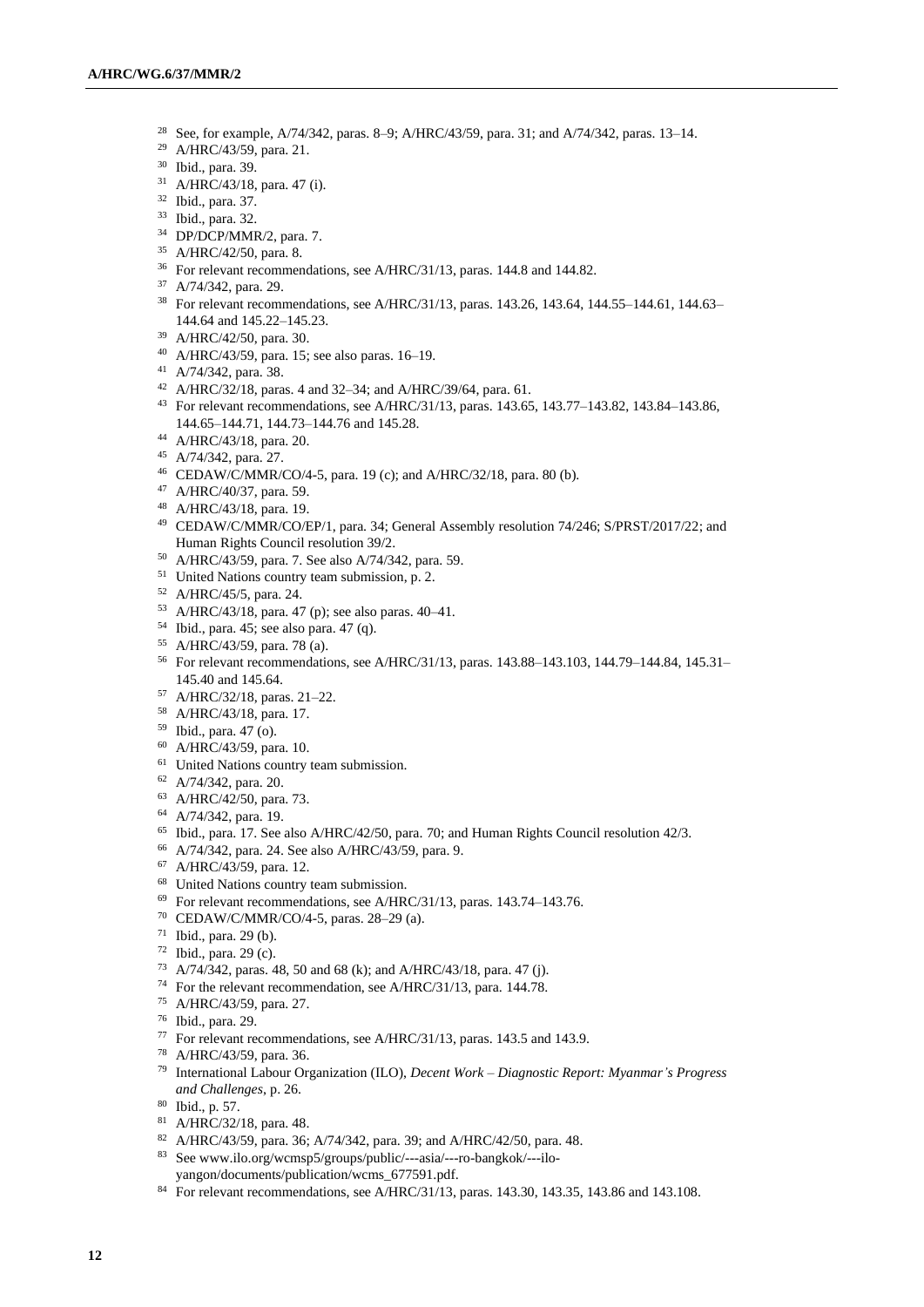- <sup>85</sup> ILO, *Decent Work Diagnostic Report: Myanmar's Progress and Challenges*, p. 49.
- <sup>86</sup> For relevant recommendations, see A/HRC/31/13, paras. 143.22, 143.35–143.37, 143.87, 143.104 and 143.109.
- <sup>87</sup> A/HRC/43/59, para. 22; see also para. 26. With regard to progress on the implementation of the 2016 national land use policy, see also A/74/342, para. 15.
- <sup>88</sup> A/HRC/43/59, para. 23.
- <sup>89</sup> A/HRC/43/18, para. 47 (h).
- <sup>90</sup> A/HRC/42/50, para. 64. With regard to the Vacant, Fallow and Virgin Land Management Act, see also A/HRC/43/18, para. 15.
- <sup>91</sup> Food and Agriculture Organization of the United Nations, "FAO country programming framework for Myanmar 2017–2022", para. 4.
- <sup>92</sup> United Nations country team submission.
- <sup>93</sup> For relevant recommendations, see A/HRC/31/13, paras. 143.105–143.112.
- <sup>94</sup> A/71/361, para. 78.
- <sup>95</sup> A/HRC/32/18, para. 38.
- <sup>96</sup> See the compilation of all recommendations, available from www.ohchr.org/EN/HRBodies/HRC/RegularSessions/session42/Pages/ListReports.aspx, paras. 27 and 67.
- <sup>97</sup> CEDAW/C/MMR/CO/4-5, para. 39 (b), (c) and (e).
- <sup>98</sup> For relevant recommendations, see A/HRC/31/13, paras. 143.113–143.117.
- <sup>99</sup> UNESCO submission.
- <sup>100</sup> United Nations country team submission.
- <sup>101</sup> A/HRC/32/18, para. 62.
- <sup>102</sup> A/HRC/43/18, para. 14.
- <sup>103</sup> A/HRC/42/50, para. 47.
- <sup>104</sup> A/HRC/43/18, para. 47 (k).
- <sup>105</sup> Ibid., para. 38.
- <sup>106</sup> Ibid., para. 47 (l).
- <sup>107</sup> For relevant recommendations, see A/HRC/31/13, paras. 143.109, 143.53–143.59, 143.66–143.71, 144.30, 144.46, 144.72 and 145.24.
- <sup>108</sup> CEDAW/C/MMR/CO/4-5, para. 11.
- <sup>109</sup> Ibid., para. 15 (a).
- $110$  For a list of the laws, see CEDAW/C/MMR/CO/4-5, para. 15 (b).
- <sup>111</sup> United Nations country team submission.
- <sup>112</sup> CEDAW/C/MMR/CO/EP/1, para. 16.
- <sup>113</sup> United Nations country team submission.
- <sup>114</sup> A/HRC/39/64, para. 79.
- <sup>115</sup> See the report on sexual and gender-based violence in Myanmar and the gendered impact of its ethnic conflicts, available from
- www.ohchr.org/EN/HRBodies/HRC/RegularSessions/session42/Pages/ListReports.aspx, para. 255. <sup>116</sup> See www.un.org/sexualviolenceinconflict/press-release/one-year-into-the-rohingya-crisis-special
	- representative-patten-calls-for-accountability-for-sexual-violence-crimes/; A/HRC/43/18, para. 24, A/HRC/40/37, para. 15; and CEDAW/C/MMR/CO/EP/1, paras. 36, 42 and 56.
- <sup>117</sup> CEDAW/C/MMR/CO/EP/1, para. 63 (a).
- <sup>118</sup> A/HRC/43/18, para. 23.
- <sup>119</sup> Ibid.
- <sup>120</sup> A/HRC/32/18, para. 37.
- <sup>121</sup> For relevant recommendations, see A/HRC/31/13, paras. 143.15, 143.25, 143.72–143.73, 143.83, 143.109, 144.54, 144.77 and 145.25.
- <sup>122</sup> United Nations country team submission.
- <sup>123</sup> CEDAW/C/MMR/CO/EP/1, para. 24.
- <sup>124</sup> A/HRC/39/64, para. 39.
- <sup>125</sup> A/74/342, para. 4.
- <sup>126</sup> ILO, *Decent Work – Diagnostic Report: Myanmar's Progress and Challenges*, p. 30.
- <sup>127</sup> United Nations country team submission, p. 2.
- <sup>128</sup> Office of the Special Representative of the Secretary-General for Children and Armed Conflict submission, pp. 2–3.
- <sup>129</sup> Ibid., p. 3.
- <sup>130</sup> UNESCO submission, p. 5.
- <sup>131</sup> For the relevant recommendation, see A/HRC/31/13, para. 143.25.
- <sup>132</sup> CRPD/C/MMR/CO/1, para. 4.
- <sup>133</sup> Ibid., para. 6 (a).
- <sup>134</sup> Ibid., para. 8.